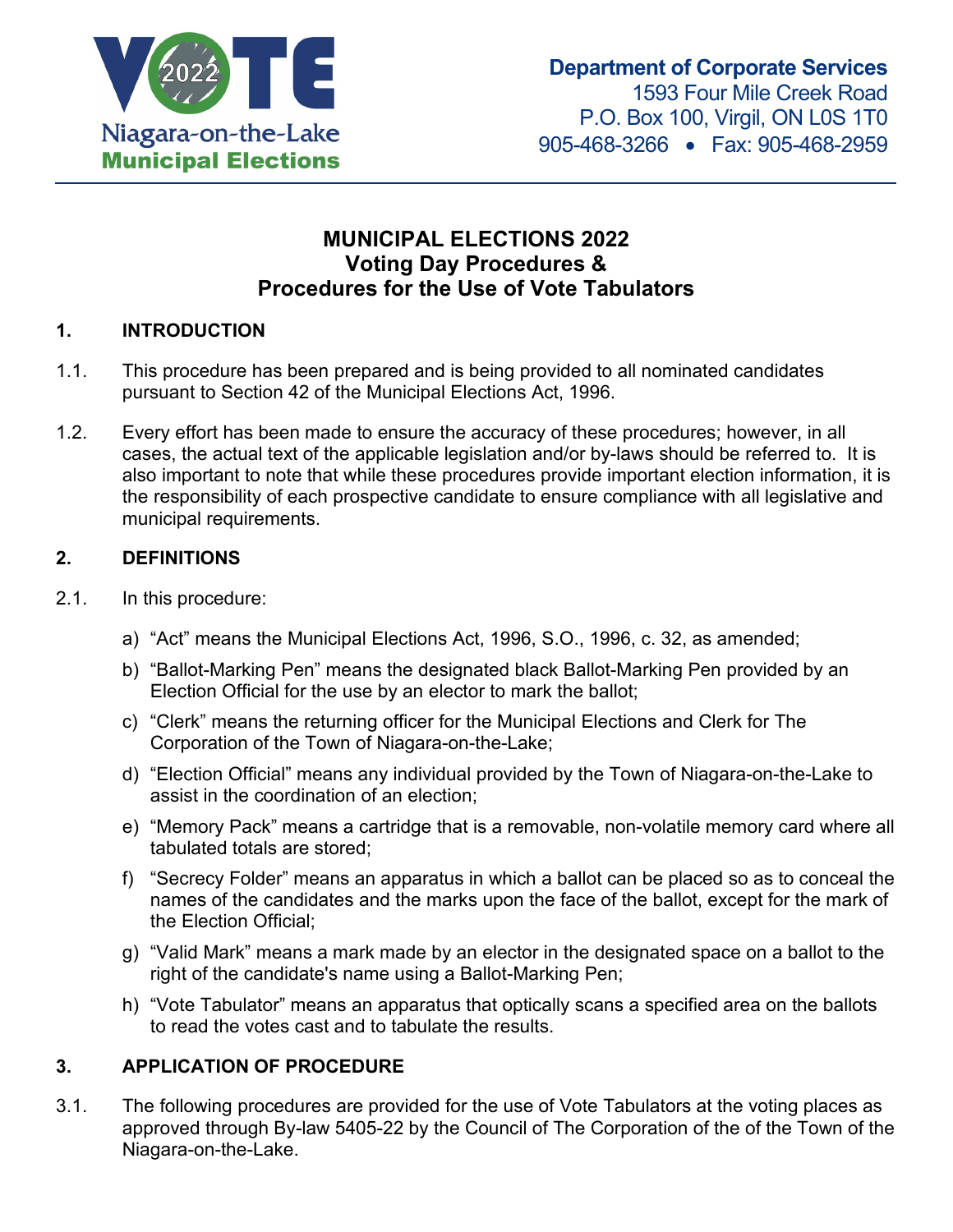

- 3.2. Where this procedure does not provide for any matter, an election to which this procedure applies shall be conducted in accordance with the principles of the Act.
- 3.3. The Clerk may, in writing and in accordance with the provisions of the Act, amend these procedures and in the case of such amendment, shall provide notice to each candidate of the amendment in a form and manner and at a time that the Clerk considers adequate in order to give reasonable notice or to convey the information.

#### **4. ELECTION OFFICIALS**

4.1. The Clerk may appoint Election Officials for the purposes of this procedure and may designate their titles and duties.

#### **5. BALLOTS**

- 5.1. Composite ballots combining the contents of two or more separate ballots shall be prepared to conform as closely as possible to the prescribed form and rules provided for in the Act.
- 5.2. There shall appear on the ballot to the right of each candidate's name a space suitable for the marking of the ballot.

#### **6. CANDIDATES/SCRUTINEERS**

- 6.1. Candidates may, in writing and using the prescribed forms, appoint Scrutineers to represent them at a voting place.
- 6.2. Scrutineers must show their written appointment to Election Officials upon entry to the voting place and at any time thereafter upon demand of an Election Official.
- 6.3. Election Officials are responsible for the conduct of the voting place and no candidate or Scrutineer has any right to interfere with these individuals in the discharge of his/her duties.
- 6.4. During the fifteen minutes before the opening of the voting place, the candidates or Scrutineers who are entitled to be present in a voting location during voting hours are entitled to visually inspect but not to physically handle the ballots and any other papers, forms and documents relating to the vote but not so to delay the timely opening of the voting location.
- 6.5. Only one Scrutineer for each certified candidate for each Vote Tabulator or ballot box at a Voting Place may be present within the Voting Place when Election Officials are performing their duties. If the candidate or another of their Scrutineers enters the Voting Place, the original Scrutineer shall leave.
- 6.6. It is recommended that Scrutineers supply themselves with a clipboard for their use, as sitting at the tables provided for Election Officials is not permitted. Scrutineers will be given direction by an Election Official on where they can place themselves to observe.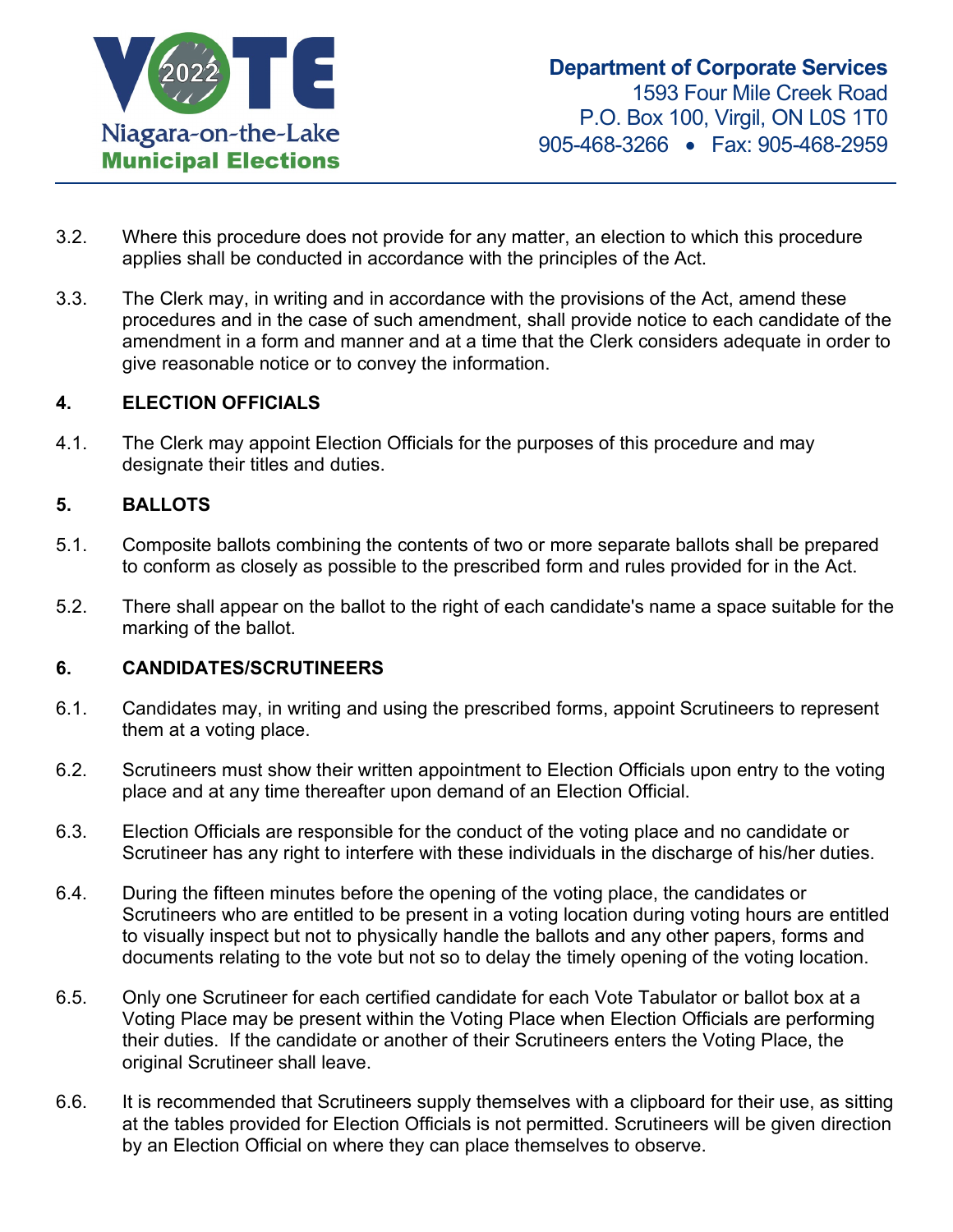

- 6.7. Candidates and Scrutineers shall not attempt to directly or indirectly influence how an elector votes while in attendance at a voting location.
- 6.8. Candidates and Scrutineers are not allowed to enter a voting station while occupied by an elector, or to be in a position to see how the elector marks their ballot.
- 6.9. Candidates and Scrutineers shall not display or distribute any campaign material or literature at a Voting Place and shall abide by all rules and procedures regarding the Voting Place as established by the Clerk and by the Municipal Elections Act.
- 6.10. If an elector is objected to by a Scrutineer, the Scrutineer shall speak directly to the election official and indicate the reason for the objection. The Election Official shall note the objection on the Voters' List and require the elector to take a prescribed oath prior to issuance of a ballot.
- 6.11. To protect the secrecy of the vote, candidates and Scrutineers shall not be permitted to examine marked ballots or object to marked ballots or the tabulating of votes on marked ballots as referenced in Section 49 of the Act as the ballots are being fed into the Vote Tabulator by an Election Official.
- 6.12. The total of votes cast for each candidate as counted by the vote tabulating equipment and as accepted by the Election Official is final.
- 6.13. An Election Official shall allow a candidate/Scrutineer to inspect a printout of the results of the election as produced by a vote tabulating equipment. A copy of the printout can be provided upon request.
- 6.14. Scrutineers may place a seal on the ballot box after the tabulating of votes, when an Election Official seals the box, so that ballots cannot be deposited or withdrawn without breaking the seal.
- 6.15. A candidate or their Scrutineer is entitled to be present when the ballot box and documents are delivered to the Clerk but in no case shall a candidate or Scrutineers interfere with or delay any such election processes.

## **7. PROCEDURE AT THE VOTING PLACE**

- 7.1. If a Vote Tabulator is to be used in a Voting Place, an Election Official shall, in the presence of any Scrutineers and Election Officials present, cause the Vote Tabulator to print a copy of all totals in its Memory Pack 15 minutes before the opening of the voting place confirming zero totals.
- 7.2. If the totals are zero for all candidates, by-laws and questions, an Election Official shall ensure that the zero printout remains affixed to the Vote Tabulator until the results are printed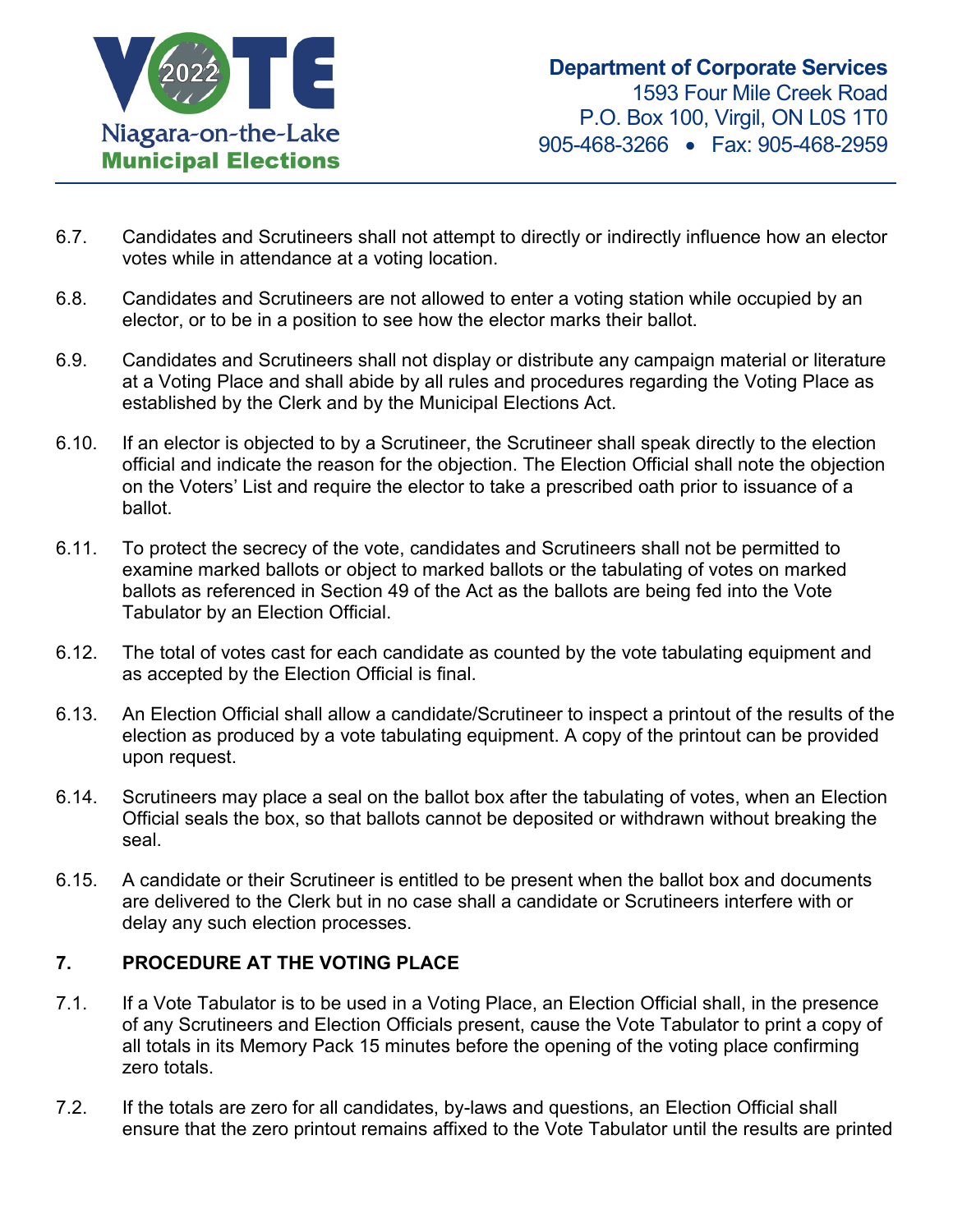

by the Vote Tabulator after the close of the vote. All Election Officials may sign the zero totals report.

7.3. If the totals are not zero for all candidates, by-laws and questions, an Election Official shall immediately notify the Clerk and shall conduct the vote by placing all marked ballots returned by electors into the auxiliary compartment of the ballot box until the Vote Tabulator is made operational or the Clerk provides a back-up Vote Tabulator to the voting location.

#### **8. PROCEDURES IN NORMAL CIRCUMSTANCES**

- 8.1. As each elector arrives at the ballot issuing table, the Election Official verifies the elector ID, that the elector is on the Voters' List and the type of ballot to be provided. An Election Official shall, at the same time as the ballot is issued, explain the voting procedure and provide a secrecy folder and show the elector how to place the ballot back in the secrecy folder after marking it, before handing it to the election official at the tabulator or ballot box.
- 8.2. Upon receiving the ballot, the voter shall:
	- a) immediately proceed to a voting compartment; and
	- b) using the ballot-marking pen provided, mark the ballot in accordance with the instructions provided.
- 8.3. After marking the ballot in the voting compartment, the voter shall:
	- a) insert the ballot into the secrecy folder such that only the initials of the Deputy Returning Officer are visible;
	- b) place the ballot marking pen in the voting compartment and leave the compartment without delay; and
	- c) deliver the secrecy folder containing the ballot to the Election Official attending the Vote Tabulator.
- 8.4. The Election Official will request that the elector remain until the Vote Tabulator has successfully accepted the ballot, and shall, in the presence of the voter and without removing the ballot from the secrecy folder:
	- a) verify that the ballot displays the initials of the Deputy Returning Officer;
	- b) place the secrecy folder containing the ballot into the feed area of the vote tabulator until the vote tabulator draws the ballot inside the tabulator and accepts the ballot in full view of the voter. The voter may then leave the voting location without delay. The election official will retain the secrecy folder and return it to the ballot issuing station official periodically throughout the day.; or
	- c) if a Vote Tabulator is not available in the voting place, insert the ballot directly into the ballot box from the secrecy folder in full view of the voter.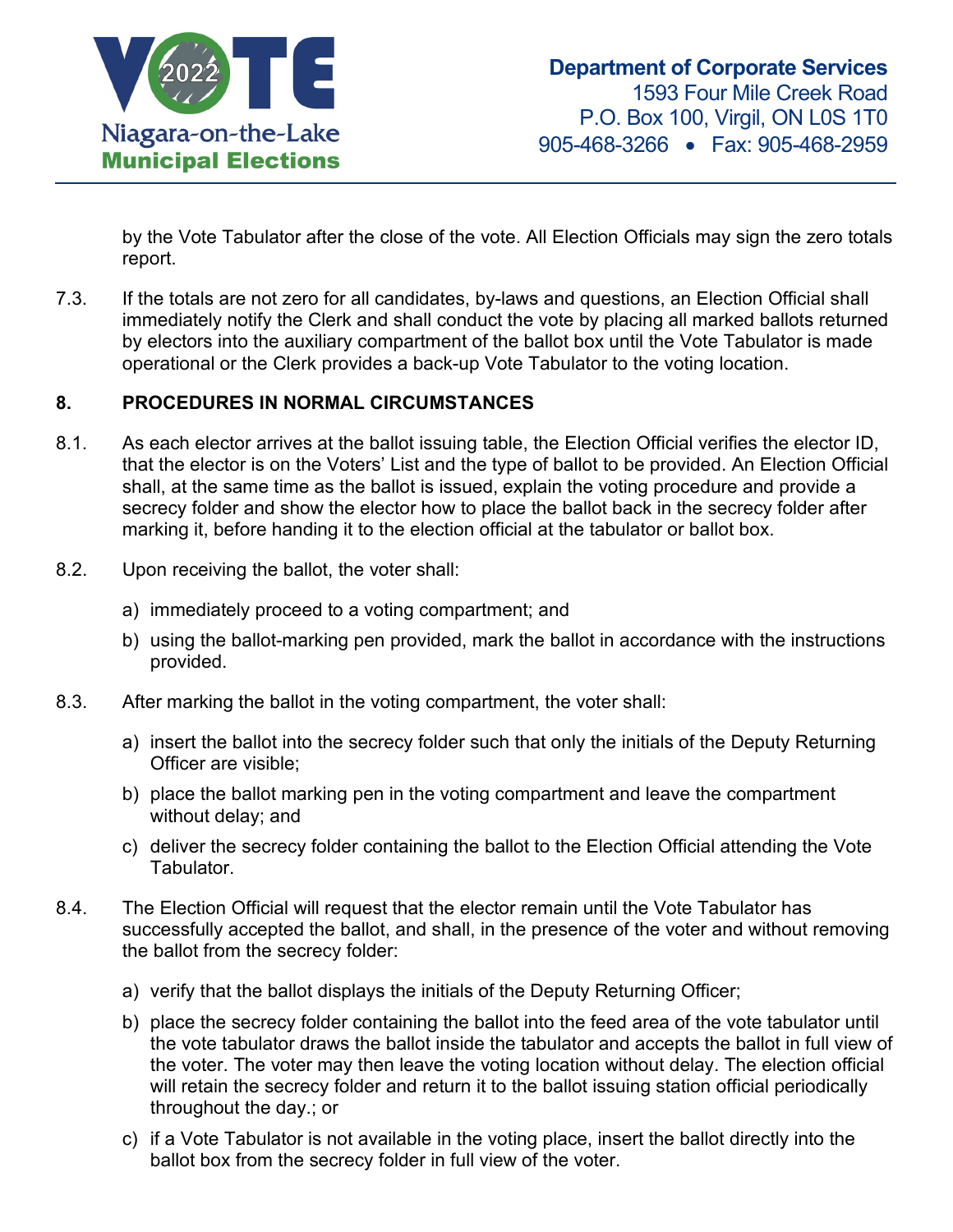

- 8.5. If a Vote Tabulator is available in the voting place but fails to operate, the Election Official shall:
	- a) insert the marked ballots received from electors while the tabulator is not operating into the auxiliary compartment of the ballot box; and,
	- b) pursuant to Section 13 process the ballots contained in the auxiliary compartment through the feed area of the Vote Tabulator after the close of the voting.
- 8.6. The Election Official will thank the elector, and the elector shall promptly leave the voting location. A person whose ballot has been processed through the tabulator and into the ballot box is deemed to have voted.

# **9. VOTE TABULATORS**

- 9.1. The Clerk shall designate voting places where the Vote Tabulator(s) will be located.
- 9.2. Where the Clerk has not provided a Vote Tabulator at a voting place, the Clerk shall designate a place to which the ballot box containing the used ballots shall be taken after the close of the voting to be tabulated.

## **10. PROGRAMMING OF THE VOTE TABULATOR**

- 10.1. Vote Tabulators shall be programmed so that a printed record of the number of votes cast for each candidate and with respect to each by-law and question can be produced.
- 10.2. Vote Tabulators may be programmed so that the following ballots are returned to an Election Official for confirmation as provided for in this Procedure:
	- a) A ballot without votes specified in any of the provided voting spaces, as determined by a Vote Tabulator, with the message "Blank Ballot".
	- b) A ballot with more designated voting spaces marked for an office than the voter is entitled to vote for, as determined by a Vote Tabulator, with the message "Overvoted".
	- c) A ballot that is damaged or defective or has been marked in such a way that it cannot be properly processed by a Vote Tabulator with the message "Defective Ballot".
	- d) A ballot that has been marked in such a way that it contains one or more unclear marks with the message "Ambiguous Mark".
- 10.3. Vote Tabulators will not be programmed to return under-voted ballots as it is a common strategy and a permissible practice for electors to purposely undervote. This would cause many ballots to be returned at the poll and would unnecessarily slow the voting process.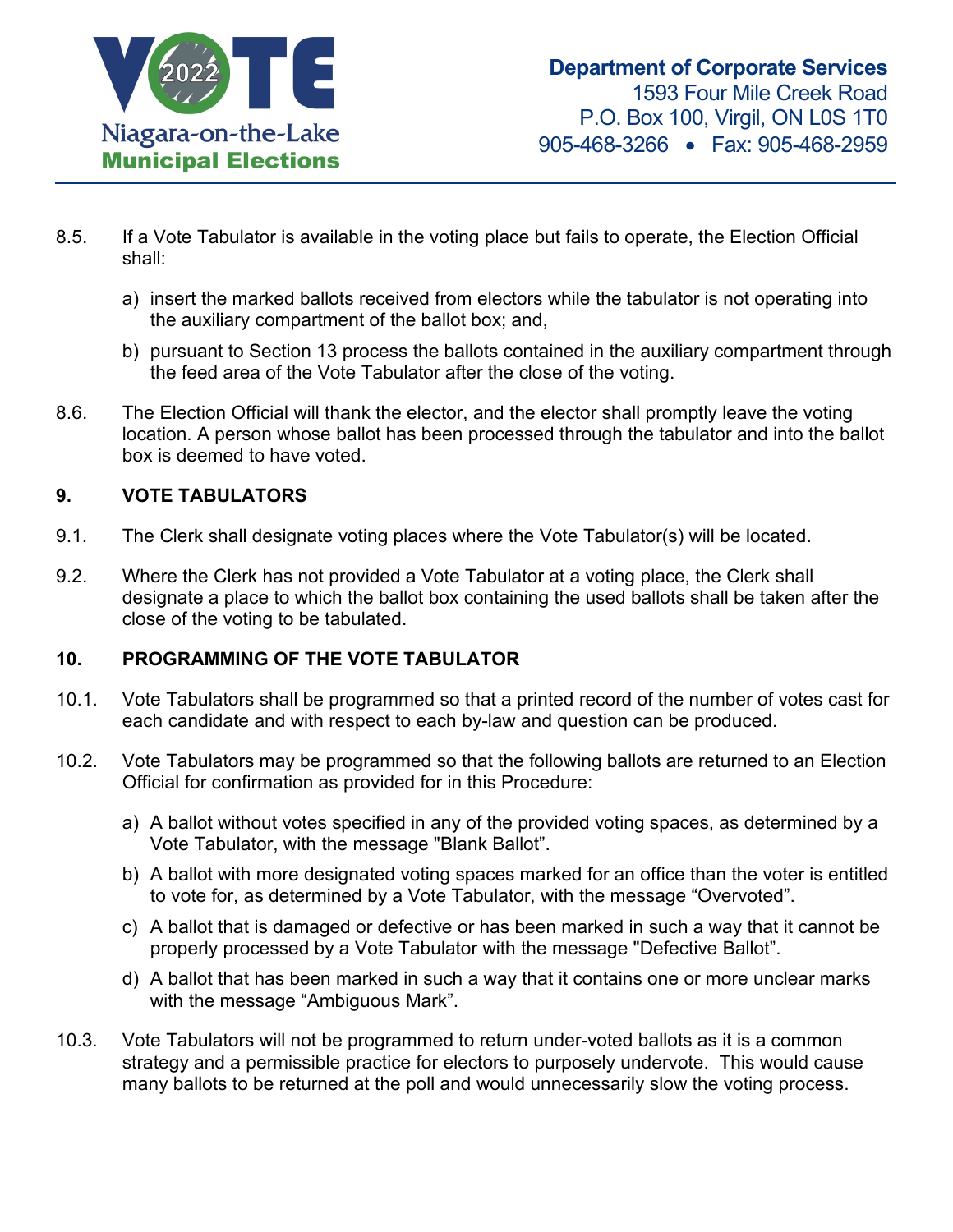

# **11. LOGIC AND ACCURACY TESTING OF VOTE TABULATORS**

- 11.1. Prior to Voting Day, the Clerk shall test the Vote Tabulators to ensure that they will accurately count the votes cast for all candidates, by-laws and questions.
- 11.2. When testing the Vote Tabulators, adequate safeguards shall be taken to ensure that the system, or any part of it, that is used for processing and tabulating votes is isolated from all other applications or programs and that no remote devices are capable of gaining access to the Vote Tabulator.
- 11.3. Tests shall be conducted by:
	- a) loading Memory Packs into the Vote Tabulators;
	- b) tabulating a pre-audited group of ballots; and
	- c) comparing the output of the tabulation against the pre-audited results.
- 11.4. If the Clerk detects any error in the test, the cause of the error shall be ascertained and corrected and the test repeated until an errorless count is made.

#### **12. PROCEDURES IN EXTRAORDINARY CIRCUMSTANCES**

- 12.1. Vote Tabulators may be programmed to return a ballot for confirmation if the tabulator detects that the ballot is blank, overvoted, defective or contains ambiguous marks.
- 12.2. In the event that a Vote Tabulator returns a ballot to an Election Official for confirmation, the Election Official shall proceed as follows:
	- a) If the Vote Tabulator indicates that a "Blank Ballot" has been detected, the Election Official shall advise the voter present, without inspecting the ballot, that the Vote Tabulator was unable to detect any marks on the ballot in any of the election races. The Election Official will ask the voter if a blank ballot was their intention or if they would like the ballot returned for review to ensure that the ballot is marked as the voter intended.
		- I. If the voter accepts the offer to review the ballot, the Election Official will return the ballot to the voter (in a secrecy folder and without viewing the ballot) explain how to mark the ballot in the voting area to the right of the candidates' names using the marker pen provided and the voter may proceed to the voting station with the ballot to undertake the review. After review and any necessary corrections, the voter will resubmit the ballot to the Election Official for processing through the Vote Tabulator. If the Vote Tabulator returns the ballot a second time as a blank ballot the Election Official shall direct the Vote Tabulator to accept the blank ballot.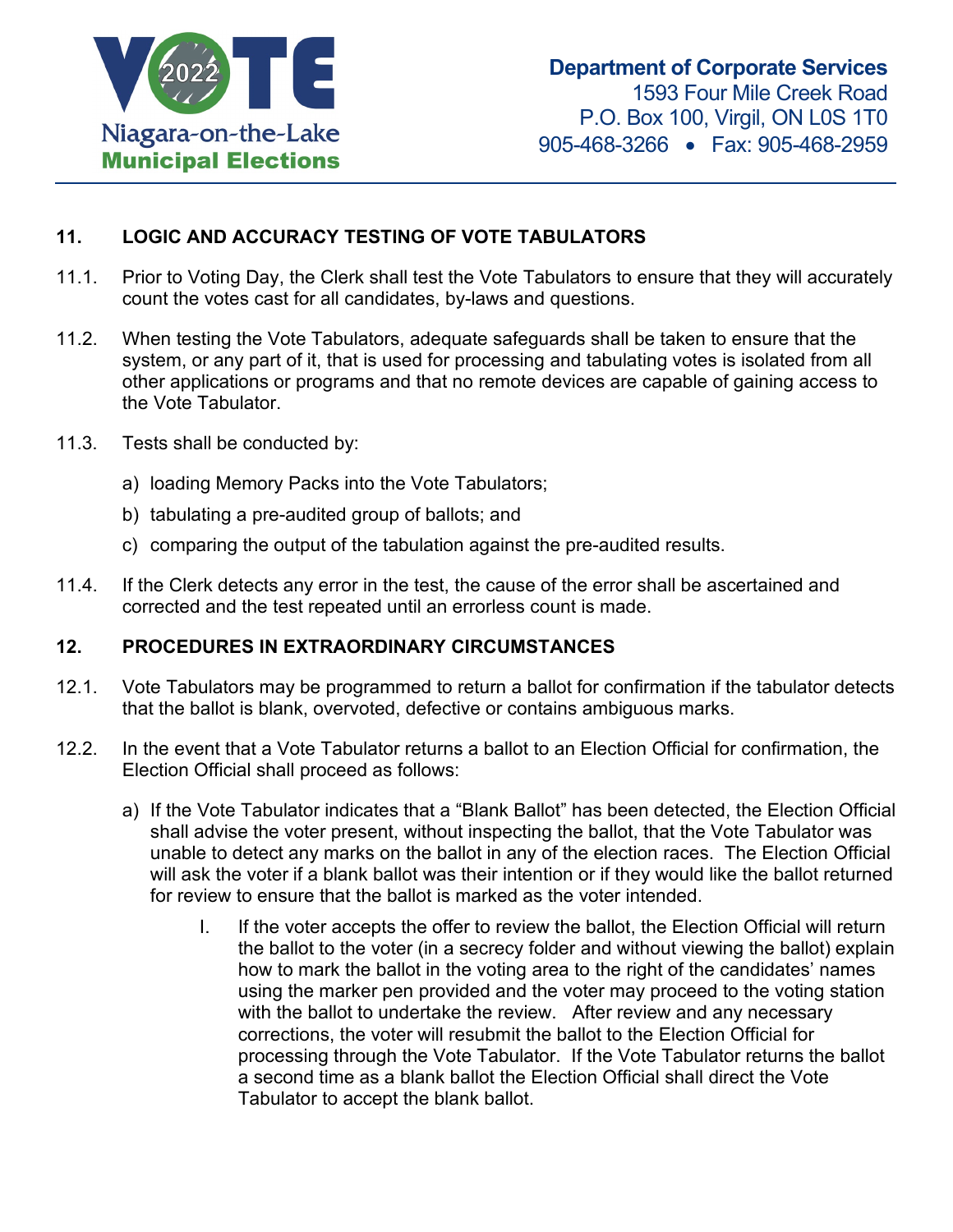

- II. If the voter declines the offer to review the ballot, or the voter is no longer present, the Election Official shall direct the Vote Tabulator to accept the blank ballot.
- b) If the Vote Tabulator indicates that an "Overvoted" ballot has been detected, the Election Official shall advise the voter present, without inspecting the ballot, that the Vote Tabulator has detected too many marks on the ballot in one or more of the election races. The Election Official will ask the voter if they would like the ballot returned for review to ensure that the ballot is marked as the voter intended.
	- I. If the voter accepts the offer to review the ballot, the Election Official will return the ballot to the voter (in a secrecy folder and without viewing the ballot) and the voter may proceed to the voting station with the ballot to undertake the review. If the voter determines that the ballot is not marked as intended, the voter may return their original ballot to the Deputy Returning Officer to obtain a replacement ballot. The Deputy Returning Officer without looking at the returned ballot will mark the original ballot as "cancelled", place the ballot in a cancelled ballot envelope, issue another ballot to the voter and instruct the voter on how to properly mark the ballot.
	- II. If the voter declines the offer to review the ballot, or the voter is no longer present, the Election Official shall direct the Vote Tabulator to accept the overvoted ballot and marks in any overvoted races will not be counted.
- c) If the Vote Tabulator indicates that a "Defective Ballot" has been detected, the Election Official shall advise the voter present that the Vote Tabulator was unable to process the ballot and that the ballot was not counted by the Vote Tabulator. Without inspecting the ballot, the Election Official will attempt to re-insert it into the Vote Tabulator. If the ballot is not accepted by the Vote Tabulator on the second attempt, the Election Official will explain to the elector that it is a defective ballot and they are entitled to a replacement ballot from their DRO and will ask the voter to obtain and mark a new ballot.
	- I. If the voter accepts the offer to obtain a new ballot, the Election Official will return the ballot to the voter (in a secrecy folder and without viewing the ballot) and the voter shall proceed to the Deputy Returning Officer for a replacement ballot. The Deputy Returning Officer shall mark the original ballot as "cancelled", place the ballot in a cancelled ballot envelope, issue a new ballot to the voter and instruct the voter on how to properly mark the ballot.
	- II. If the voter declines the offer to obtain a new ballot, the Election Official will reinsert the ballot into the vote tabulator and when the error message appears again will instruct the tabulator to override the error and the ballot will be accepted.
	- III. or the voter is no longer present, the Election Official will insert the defective ballot, without viewing it, into an envelope marked "Defective Ballots and at the close of the polls an Election Official will open the "Defective Ballots" envelope and review any ballots inside to determine if there was clear voter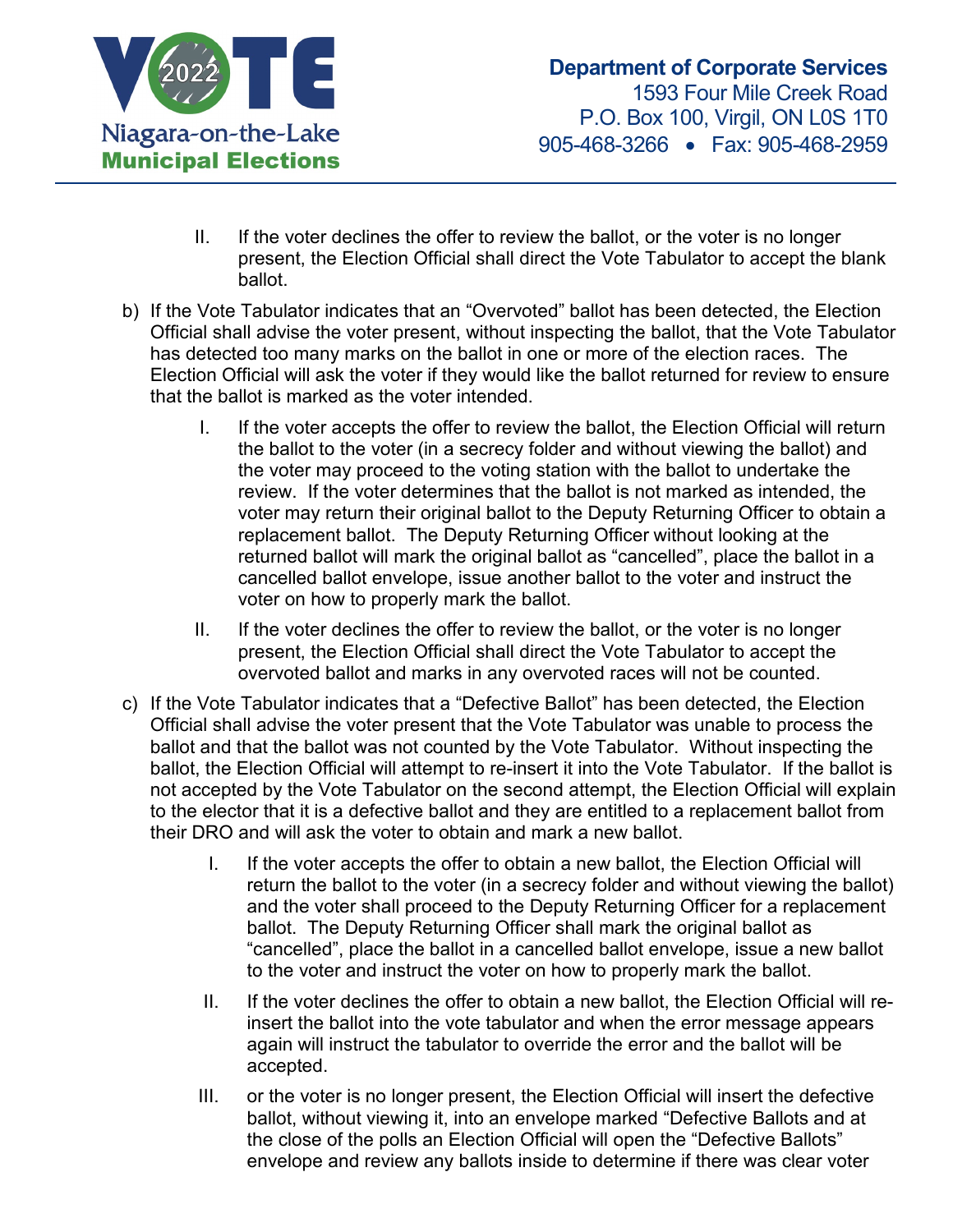

intent and properly marked ballot then a replacement ballot will be obtained and marked in the voting areas exactly as the voter marked the original ballot in full view of any scrutineers present. The replacement ballot(s) will then be inserted into the vote tabulator before closing the vote and included in the vote totals.

- d) If the Vote Tabulator indicates that an "Ambiguous Mark" has been detected on a ballot, the Election Official shall advise the voter present that the Vote Tabulator was unable to process the ballot and that the ballot was not counted by the Vote Tabulator. The Election Official will ask the voter if they would like the ballot returned for review to ensure that the ballot is marked as the voter intended.
	- I. If the voter accepts the offer to review the ballot, the Election Official will return the ballot to the voter (in a secrecy folder and without viewing the ballot) and the voter may proceed to the voting station with the ballot to undertake the review. If the voter determines that the ballot is not marked as intended, the voter may proceed to the Deputy Returning Officer with their original ballot to obtain a replacement ballot. The Deputy Returning Officer will mark the original ballot as "cancelled", place the ballot in a cancelled ballot envelope, issue a new ballot to the voter and instruct the voter on how to properly mark the ballot.
	- II. If the voter is no longer present, the Election Official will insert the ballot with ambiguous marks, without viewing it, into an envelope marked "Ambiguous Ballots" and at the close of the polls an Election Official will open the "Ambiguous Ballots" envelope and review any ballots inside to determine if there was clear voter intent and properly marked ballot then a replacement ballot will be obtained and marked in the voting areas exactly as the voter marked the original ballot in full view of any scrutineers present. The replacement ballot(s) will then be inserted into the vote tabulator before closing the vote and included in the vote totals. and the ballot will not be counted.
	- III. There are two possible types of ambiguous marks: a mark that is too light and which needs to be darkened in order to be clearly counted as a vote or inadvertent small marks made by a voter in a box where they had not intended to place a mark.
- 12.3. The Vote Tabulator may also return a ballot to an Election Official if the Vote Tabulator identifies the ballot as an invalid ballot or if the Vote Tabulator fails to detect the initials of the Deputy Returning Officer on the ballot. The Election Official will direct the voter to the Deputy Returning Officer for assistance by explaining the reason for the problem with the ballot and having the elector receive a replacement ballot. The DRO will mark the original ballot as cancelled and place it in the cancelled envelope. The elector will receive a replacement ballot and repeat the normal voting process.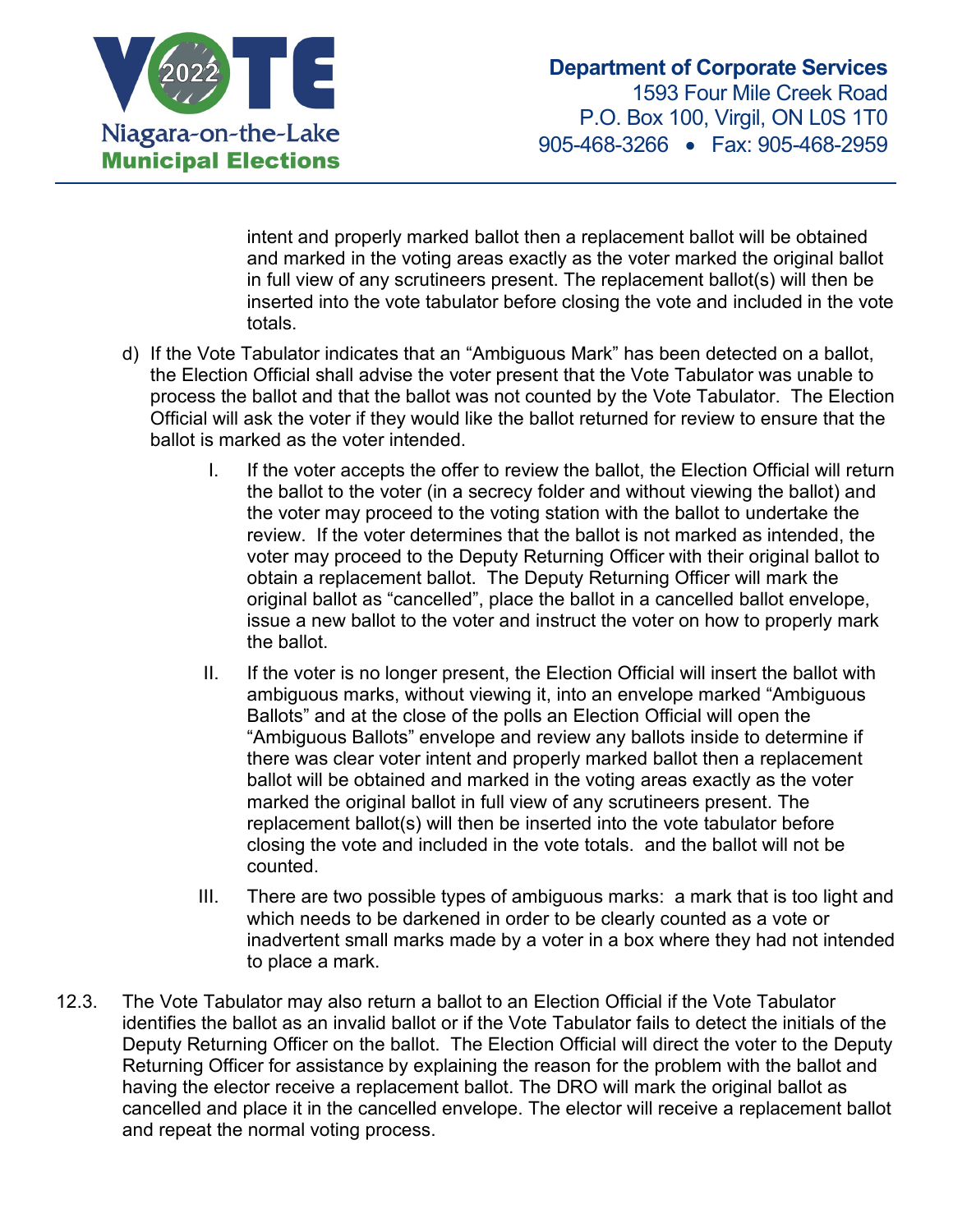

12.4. In the event that a Vote Tabulator malfunctions during the voting process and the Memory Pack is still functional, it may be necessary for an adjustment or replacement of the tabulator. In such cases, an Election Official shall contact the Clerk for direction and remedy. NOTE: At no time shall an elector be prevented from casting their ballot. During any tabulator "downtime", ballots shall continue to be issued to eligible electors, marked by electors and received by an Election Official where such ballots shall be processed into an auxiliary compartment of the ballot box for tabulation at the close of regular voting.

# **13. PROCEDURES AT THE CLOSE OF VOTING ON VOTING DAY**

- 13.1. If a Vote Tabulator has been used to tabulate the votes cast in a voting place, Election Officials, after the close of the voting will:
	- a) check the auxiliary compartment of the ballot box for ballots that have not been tabulated – any ballots contained in the auxiliary compartment shall be processed through the tabulator at this time and direct the tabulator to accept all ballots as they are scanned. This will mean all blank, overvote, and ambiguous ballots will be recorded as marked by the tabulator. Invalid ballots should be returned to the election official for marking as a cancelled ballot and placed in the cancelled ballot envelope once processed to ensure the elector count is valid on the vote tabulator;
	- b) check the defective ballot envelope for properly marked ballot and follow the procedure written in section 12.2 (c).
	- c) record the number of electors displayed on the tabulator;
	- d) close the tabulator using the designated security key;
	- e) obtain the printed record of the votes cast for each candidate and, if applicable, the votes cast for and against a by-law or question;
	- f) sign the certificate portion of the printed record along with any Scrutineers who are present and wish to sign;
	- g) remove the printed record from the Vote Tabulator and place it in the statement envelope (zero total  $+$  final results tape);
	- h) remove the tabulator from the ballot box and secure and seal the ballot box to ensure that the box cannot be reopened without breaking the seal and to cover the ballot slot;
	- i) prepare a prescribed Composite Ballot Statement and place it in the prescribed statement envelope;
	- j) unplug and pack the tabulator in its transport box complete with power supply, security key and statement envelope containing the zero total and the final results tape;
	- k) count and place in separate envelopes,
		- I. cancelled and declined ballots;
		- II. unused ballots.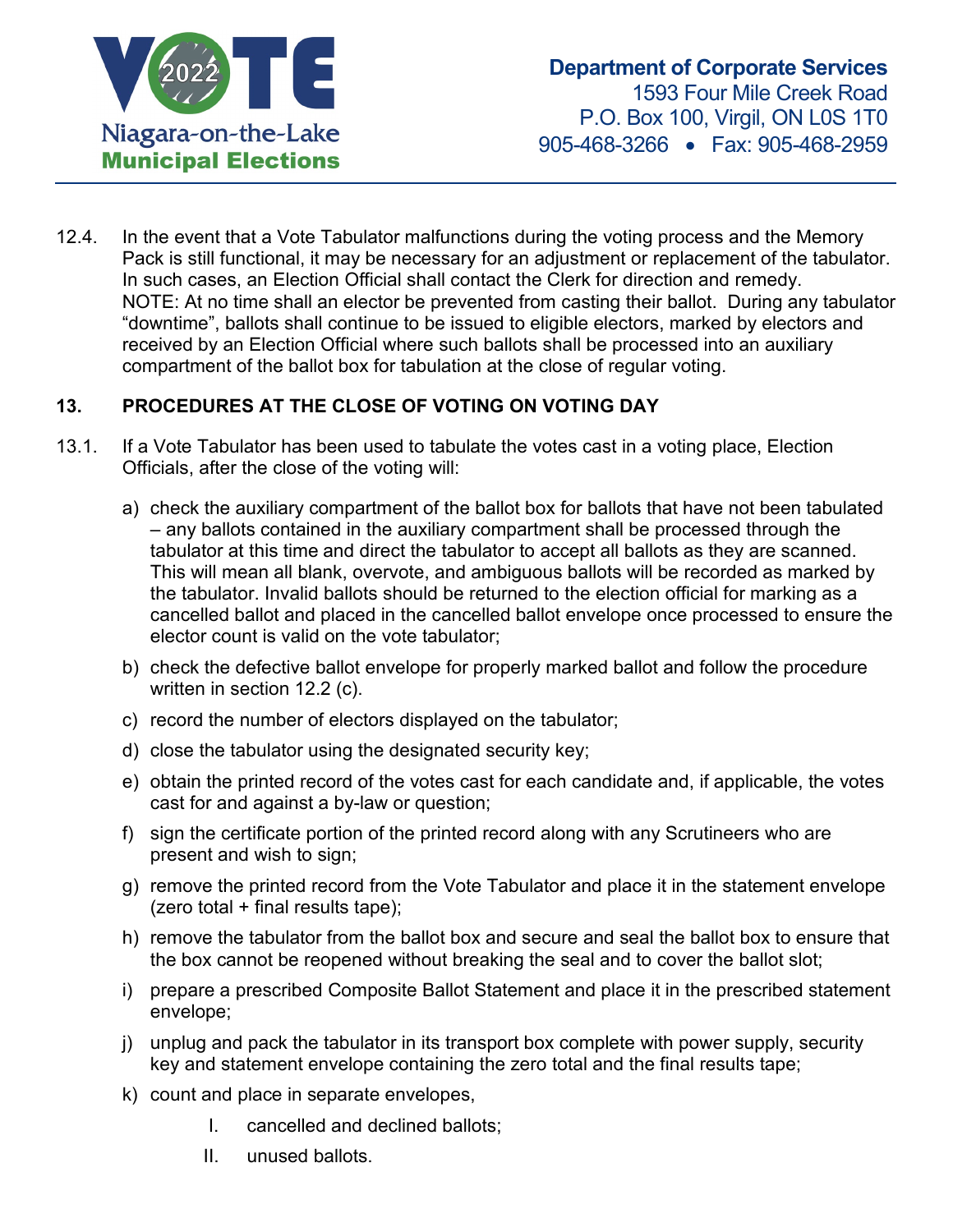

- l) place all remaining supplies and envelopes, excluding the prescribed statement envelope, in the transfer carrier and seal the transfer carrier; and
- m) personally deliver the transfer carrier, ballot box, Vote Tabulator and statement envelopes to the office of the Clerk or to such other place as directed by the Clerk.
- 13.2. If a Vote Tabulator has been used to tabulate votes cast in a voting place but the tabulation of the votes cannot be completed because the Vote Tabulator is not operating or cannot be made to operate within a reasonable amount of time following the close of the voting, an Election Official, after the close of the voting and after determining the tabulation cannot be completed:
	- a) contact the Clerk at the Municipal Offices for direction;
	- b) direction from the Clerk may be as follows:
		- I. seal the ballot box in such a manner that it cannot be opened or any ballots be deposited in it without breaking the seal;
		- II. secure the Vote Tabulator against receiving any more ballots;
		- III. place all supplies and all cancelled, declined, and unused ballots in the transfer carrier and seal it;
		- IV. personally deliver all materials to a place designated by the Clerk where a back-up Vote Tabulator process may be carried out;
		- V. follow the procedures set out in this Procedure to complete the tabulation of all votes cast by the elector of the voting subdivision.
- 13.3. If a Vote Tabulator has not been provided, or if provided, has not been used to tabulate votes cast in a voting place:
	- a) an Election Official shall, immediately after the close of voting, follow with necessary modifications the procedures in Section 15; and
	- b) report to the Clerk, or a person designated by the Clerk, so that all votes cast may be tabulated and the procedures provided for in Section 15, with necessary modifications, may be carried out.
- 13.4. If, at the close of the voting, the Clerk is of the opinion that it is impracticable to count the votes with the Vote Tabulators, he or she may direct that any or all of the votes cast in the election be counted manually following as far as practicable the provisions of the Act governing the counting of votes. The decision of the Clerk shall be final.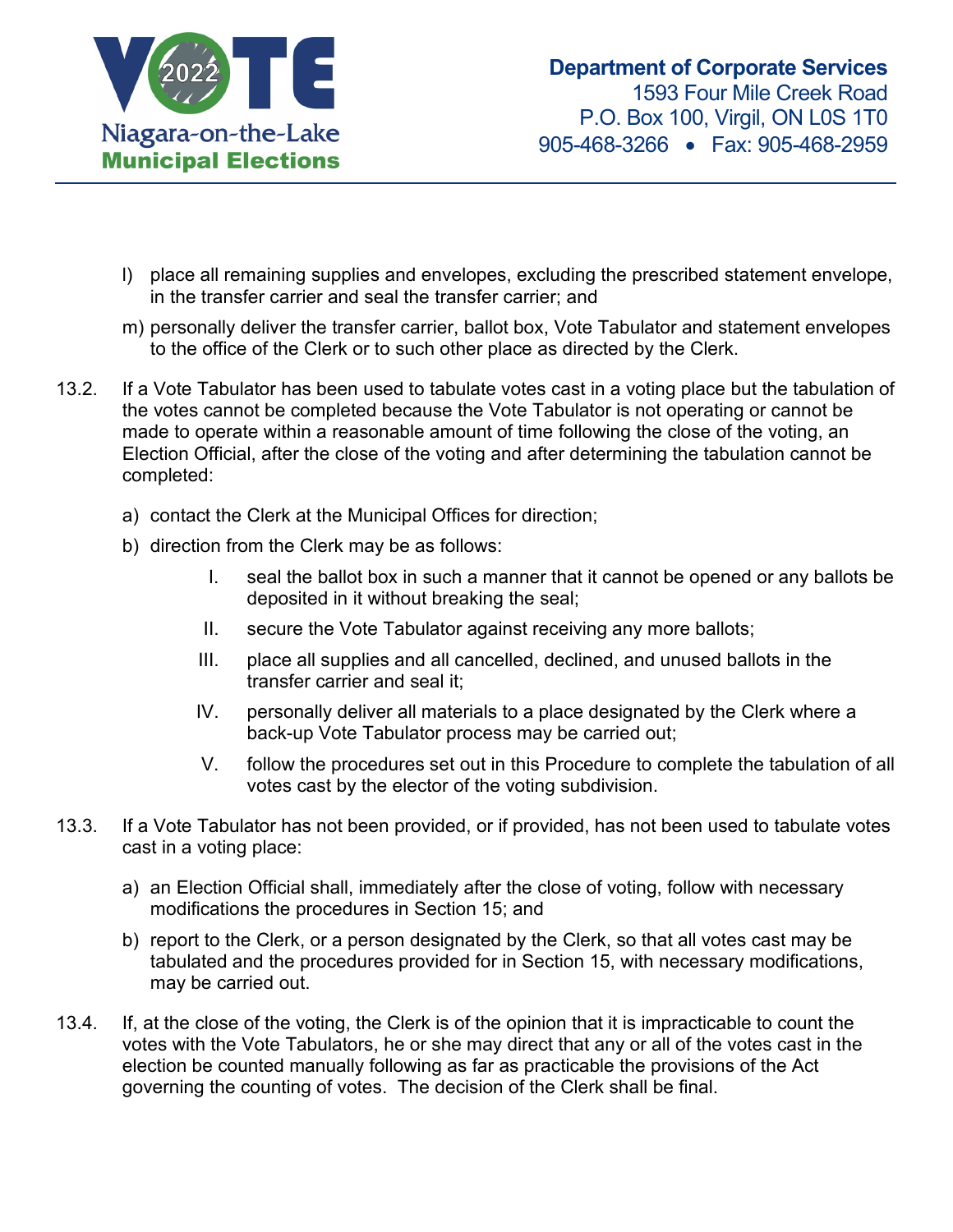

- 13.5. The Clerk shall, at the completion of the count, retain the programs, Memory Packs, test materials and ballots in the same manner as is provided for in the Act for the keeping of ballots.
- 13.6. The Clerk shall retain, in the same manner as is provided for in the Act for the keeping of ballots, the pre-audited group of ballots and other materials used in the programming and testing of the Vote Tabulators, and shall not alter or make changes to such materials.

## **14. ADVANCE VOTING AND EARLY CLOSING OF VOTING PLACES**

14.1. The total of the votes at an advance voting location or at a voting location that closes early under subsection 46(3) of the Act shall not be printed until after 8:00 p.m. on the voting day.

#### **15. RECOUNTS**

- 15.1. If a recount of votes for an office is held, the votes shall be recounted in the same manner as the votes were counted on voting day, unless otherwise ordered by a Judge pursuant to Section 58 of the Act.
- 15.2. Vote Tabulators shall be tested before the recount in the manner described in Section 11.
- 15.3. The appointed Recount Officer shall attend the recount and bring all appropriate ballot boxes, transfer carriers, Vote Tabulators, statement envelopes and all documents that, in the opinion of the recount officer, are relevant to the recount.
- 15.4. The recount shall be limited to the ballots tabulated by a Vote Tabulator on voting day, being those ballots contained within the applicable sealed ballot boxes.
- 15.5. At a recount using Vote Tabulators, the persons referred to in subsection 61(5) of the Act are not entitled to examine each ballot as the votes are being counted.
- 15.6. The result of a recount using a Vote Tabulator is final, and no further recount shall take place, unless:
	- a) the recount changes the results of the election, as declared by the Clerk under Section 55 of the Act; or
	- b) Judge makes an order under Section 58 of the Act requiring a recount to be held.
- 15.7. If clause 15.6 (a) applies, the Recount Officer shall conduct a manual recount following, as far as practicable, the provisions of the Act governing the counting of votes and, subject to a Judge's order, shall recount only those voting subdivisions where the count at the recount differed from the count on voting day and the results of such manual recount shall prevail.
- 15.8. A manual recount shall be a recount of all the original ballots received from the voters in those voting subdivisions for those candidates and offices as may be prescribed.